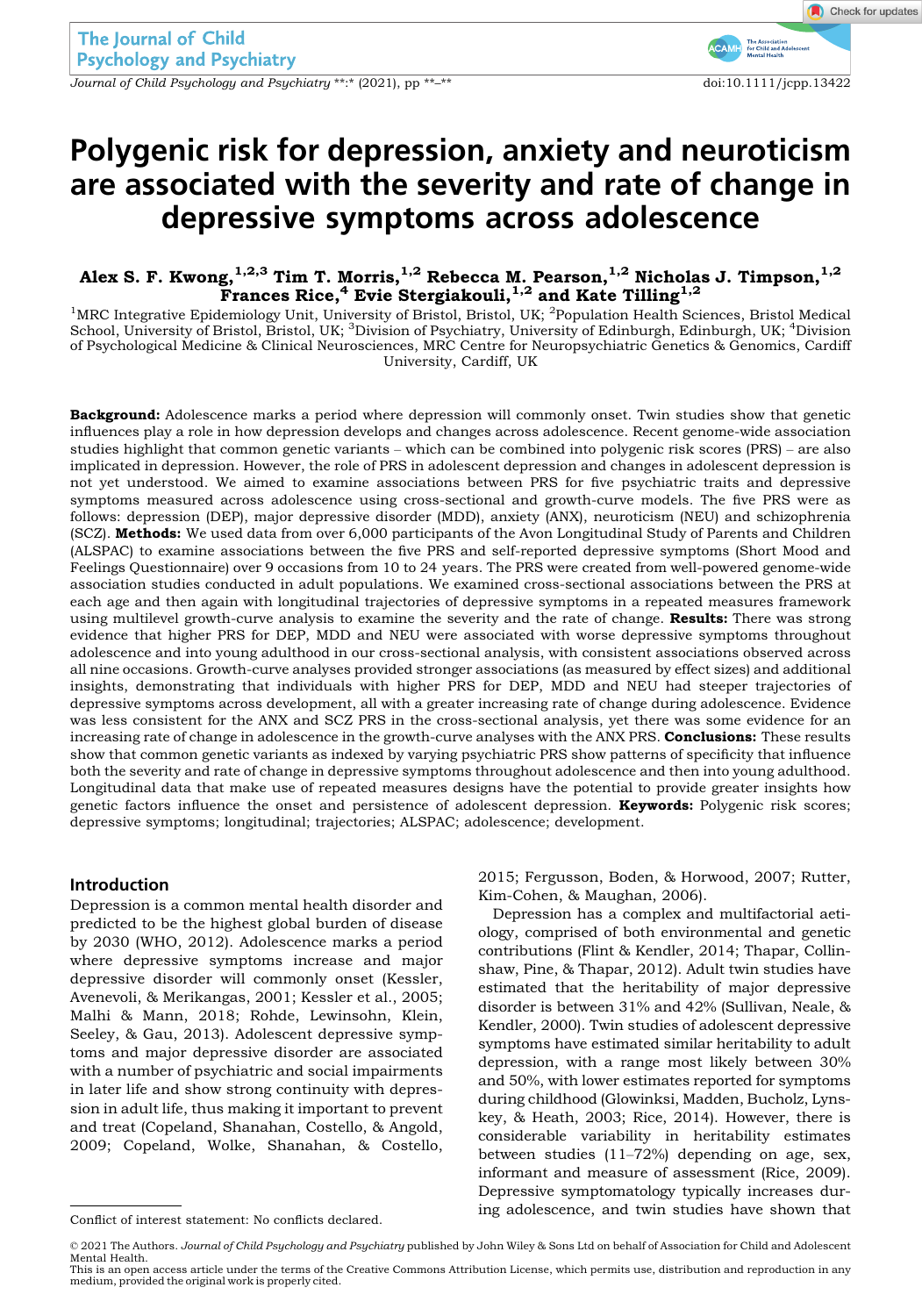genetic contributions influence this developmental change (Hannigan, Walaker, Waszczuk, McAdams, & Eley, 2017). In particular, genetic contributions may increase throughout development (Bergen, Gardner, & Kendler, 2007; Rice, Harold, & Thapar, 2002) although some inconsistent results have also been reported (Nivard et al., 2015). There are strong continuities reported between adolescent and adult depression (Rutter et al., 2006), so inconsistent estimates of heritability for adolescent depressive symptomatology are puzzling and may result from between-study differences in measurement, informant and age. Longitudinal data spanning transitions from early adolescence and young adulthood using the same assessments and respondents over time would aid understanding of the nature of genetic influences on the onset and persistence of symptoms across development.

Recent advances in genome-wide association studies (GWAS) have provided evidence that common genetic variation plays a role in depression (Howard et al., 2018, 2019; Wray et al., 2018) with many genetic variants or single-nucleotide polymorphisms (SNPs) each having a small effect (Mullins & Lewis, 2017). The heritability of depression estimated from SNPs is  $\sim$ 9% in adults (Howard et al., 2019) and  $\sim$ 2% in adolescents (Jami et al., 2020). However, this low SNP heritability in adolescence partly reflects a smaller GWAS sample size used and the varying informants and greater measurement heterogeneity. Polygenic risk scores (PRS), which sum the number of 'risk' SNPs that an individual possesses for a trait weighted by their effect size (Martin, Daly, Robinson, Hyman, & Neale, 2018), can be used as an indicator of an individual's genetic liability to depression. Several studies have used PRS taken from GWAS of psychiatric traits in adult populations to investigate how they associate with depressive symptomatology across development in younger populations (Halldorsdottir et al., 2019; Kwong, López-López, et al., 2019; Rice et al., 2018; Riglin et al., 2018). One study found that a higher PRS for major depressive disorder (MDD) was associated with depression in both clinical and population cohorts of children and adolescents (Halldorsdottir et al., 2019), whilst another found that the influence of an MDD PRS on emotional problems increased with age with weaker effects in childhood which developed in adulthood (Riglin et al., 2018). The same study also found that a higher PRS for schizophrenia was associated with higher emotional problems in childhood. Similar results were observed in a separate study which found that a greater PRS for MDD was associated with both early and later adolescentonset trajectories of depression, whilst a higher schizophrenia PRS was only associated with an early adolescent-onset trajectory (Rice et al., 2018). Together, these studies highlight that polygenic risk is likely to play a role in the development and maintenance of adolescent depression. Additionally,

other traits such as anxiety and neuroticism are genetically correlated with depression (Luciano et al., 2018; Purves et al., 2020), implying shared genetic aetiology underlying these traits. However, it is still unclear if these genetic factors that show correlations with depression (i.e. anxiety; neuroticism), also uniformly impact on how depression manifests across development. Alternatively, there may be differential effects on developmental depression that are specific to each genetic factor/liability to a trait. Examining how and when PRS for different traits impact on depression developmentally could enhance our understanding of the mechanisms underlying depression and how this varies across developmental stages.

There is evidence that PRS are associated with changes across childhood and adolescence for other traits such as height (Paternoster et al., 2011) and BMI (Khera et al., 2019; Warrington, Howe, et al., 2013). These studies have used a repeated measures framework that estimates trajectories or growth curves to examine genetic associations with changes in a trait. Using a repeated measures framework such as growth-curve modelling may help improve the statistical power of genetic analysis (Lubke et al., 2016). Measurement error and low statistical power are problems in genomic analysis as genetic effects tend to be small in magnitude and require large sample sizes with precision to detect true effects (Hatoum, Rhee, Corley, Hewitt, & Friedman, 2018). Likewise, variation in the reported genetic component for depression may be partially a result of differential phenotypic measurement error at different occasions (Rice, 2014). A longitudinal approach which uses repeated measures may reduce phenotypic measurement error and increase statistical power as there are multiple occasions included in the analysis, rather than just one occasion (Taylor, Simpkin, Haycock, Dudbridge, & Zuccolo, 2016). Indeed, a recent study using an MDD PRS found higher heritability and variance explained by the PRS when utilising a repeated measures framework (Cheesman, 2018). Thus, multiple measurements may obtain a more precise estimate of an individual's 'true' latent trait score as the assessment is repeated over time, and not just on one occasion. Using repeated measurements, it is also possible to reduce the burden for multiple testing that would occur when looking at associations across timings in a growth-curve setting as a number of multiple comparisons are reduced (Warrington, Wu, et al., 2013). Repeated measures analysis, in particular growthcurve modelling, may provide an advantage to traditional cross-sectional analysis and also quantify how and when a trait changes over time, which in this context could help further explain the role of genetic liability in how and when adolescent depression changes over time.

The aim of this study was to examine how genetic liability for five genetically correlated psychiatric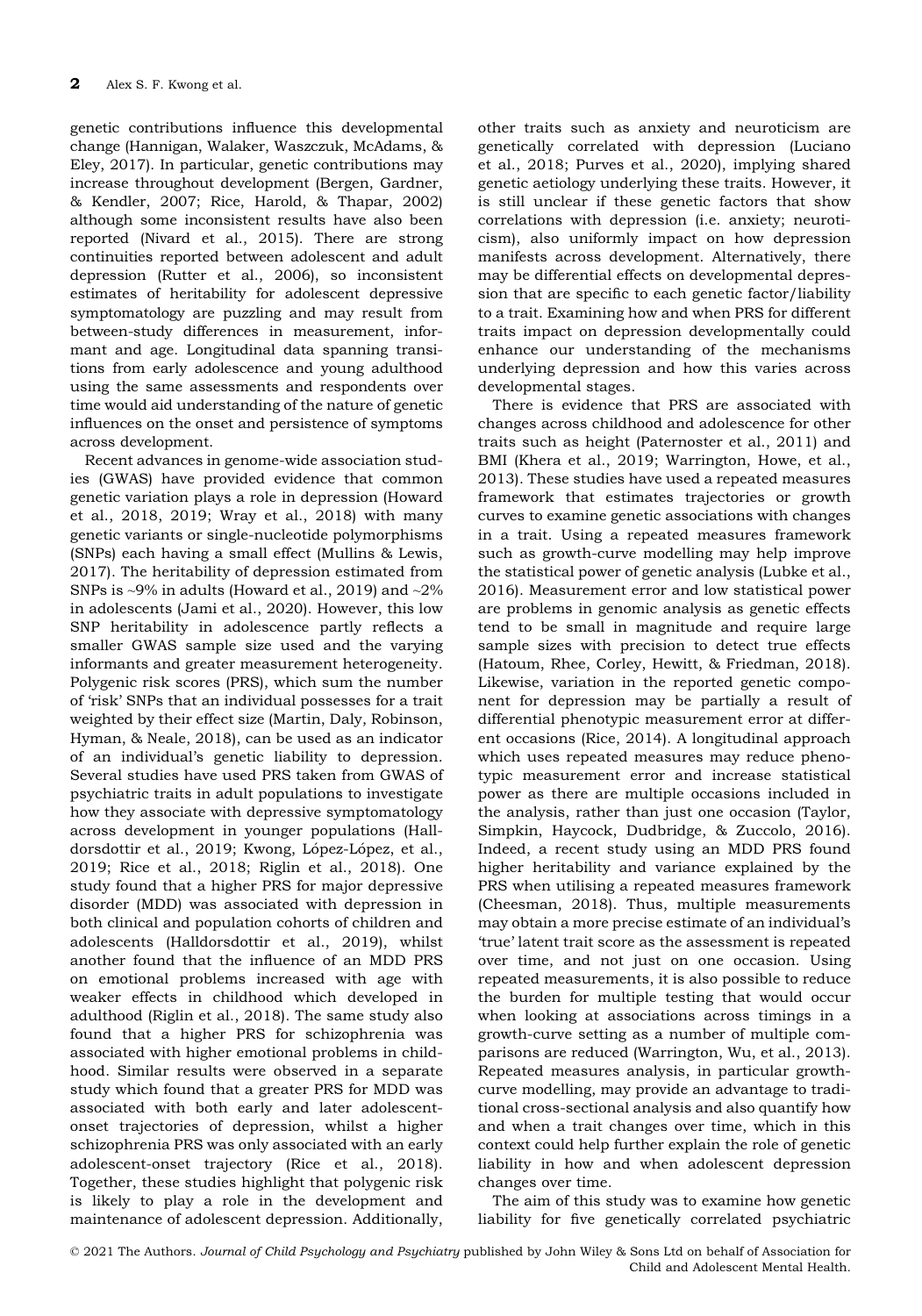traits (as indexed by PRS) influenced depressive symptoms across adolescence and early adult life using cross-sectional and repeated measures designs. Specifically, we aimed to test how PRS for depression (DEP; aka broad depression), major depressive disorder (MDD), anxiety (ANX), neuroticism (NEU) and schizophrenia (SCZ) were all associated with both the initial level and the rate of change of depressive symptoms over this developmental risk period. We conducted the following analyses: (a) we created five PRS taken from recent GWAS (using clumping and thresholding methods) and examined univariate associations at nine occasions in a UK-based population cohort between the ages of 10 and 24 years old (cross-sectional analysis); (b) we then used growth-curve modelling to construct trajectories of depressive symptoms in the same cohort and examined how the five PRS were associated with the rate of change in depressive symptoms throughout adolescent development; and (c) finally, we examined if higher PRS for each trait were associated with differences in depressive symptoms scores compared to the population average PRS in order to determine when each PRS was most strongly associated with depressive symptomology.

## **Methods**

#### Sample

We used data from the Avon Longitudinal Study of Parents and Children (ALSPAC), a longitudinal cohort study that recruited pregnant women residing in the former area of Avon, UK, with expected dates of delivery 1st April 1991 to 31st December 1992 (Boyd et al., 2013; Fraser et al., 2013). The initial cohort consisted of 14,062 live births, but has been increased to 14,901 children who were alive after one year with further recruitment (Northstone et al., 2019). Ethical approval was obtained from the ALSPAC Ethics and Law Committee and the Local Research Ethics Committees. The study website contains details of all the data that are available through a fully searchable data dictionary and variable search tool: [http://](http://www.bristol.ac.uk/alspac/researchers/our-data) [www.bristol.ac.uk/alspac/researchers/our-data.](http://www.bristol.ac.uk/alspac/researchers/our-data) A flow diagram highlighting the study sample is given in Figure S1.

#### Depressive symptoms

Self-reported depressive symptoms were measured on nine occasions between ages 10 and 24 using the Short Mood and Feelings Questionnaire (SMFQ) (Angold, Costello, Messer, & Pickles, 1995). The SMFQ is a 13-item questionnaire that measures the presence of depression symptoms in the previous two weeks and was administered via postal questionnaire or in research clinics. Each item is scored between 0 and 2, resulting in a summed score between 0 and 26. See Table 1 for the means, age range and alpha scores for each SMFQ assessment. The SMFQ correlates highly  $(r = .58)$  with clinical depression (Thapar & McGuffin, 1998; Turner, Joinson, Peters, Wiles, & Lewis, 2014).

## Polygenic risk scores

Five PRS were created with PRSice-2 (Choi & O'Reilly, 2019), using summary statistics from five recent genome-wide

association studies (GWAS): depression (aka broad depression) or DEP (Howard et al., 2019), major depressive disorder or MDD (Wray et al., 2018), anxiety or ANX (Purves et al., 2020), neuroticism or NEU (Luciano et al., 2018), and schizophrenia or SCZ (Schizophrenia Working Group of the Psychiatric Genomics Consortium, Ripke, Walters, & O'Donovan, 2020). ALSPAC was not included in any of these GWAS. All PRS were created by weighting the effect sizes of the single-nucleotide polymorphisms (SNPs) associated with each trait from the initial GWAS at nine *p*-value thresholds (PT:  $5 \times 10^{-08}$ ,  $5 \times 10^{-07}$ ,  $5 \times 10^{-06}$ ,  $5 \times 10^{-05}$ , .0005, .005, .05, .5 and 1). The number of SNPs included at each of these PRS thresholds is given in Table S1. Each PRS was standardised to have a mean of 0 and a standard deviation of 1; thus, a higher PRS represents higher genetic liability to each trait. We included SNPs that had a MAF of >1% and info score of >80% and excluded SNPs with an  $R^2$  of >0.1 if they were within 250 kb of each other. This was to account for linkage disequilibrium (LD) so that only the most strongly associated SNPs from each region were retained. Complete genotyping information is available in the Supporting Information.

#### Statistical analysis

For the cross-sectional analyses, regression was performed within PRSice-2 to examine the association between each of the five PRS and depressive symptoms at each of the nine occasions. p-values were corrected using the Benjamini– Yekutieli method for multiple testing  $(p_{BY})$  due to the number of related tests (five PRS  $\times$  nine PRS thresholds  $\times$  nine occasions of depressive symptoms [405 tests]). Empirical  $p$ -values (with 1,000 permutations) were also calculated to examine within PRS associations between the nine occasions of depressive symptoms at each of the nine PRS thresholds (e.g. DEP PRS  $\times$  nine PRS thresholds  $\times$  nine occasions of depressive symptoms). Sex and the first 10 principal components of ancestry were included as covariates.

For the repeated measures analysis, trajectories of depressive symptoms were estimated using multilevel growth-curve modelling (Hedeker & Gibbons, 2006; Raudenbush & Bryk, 2002). Briefly, multilevel growth-curve models create population averaged trajectories with intercept and slope terms. Individual-level trajectories then vary around this population average (i.e. each person can have their own trajectory, with their own intercept and slope that can deviate from the population average). Previous analysis of these data has shown that changes in depressive symptoms over time are nonlinear (Edwards et al., 2014; Kwong, Manley, et al., 2019), with depressive symptoms rising until the age of about 18, then decreasing until around the age of 22, before rising again towards the age of 24. To model these nonlinear trajectories, a multilevel quartic growth-curve polynomial model was chosen. This model contains five key parameters: the intercept, the linear age term, the quadratic age term, the cubic age term and the quartic age term. These age terms allow for nonlinearity in the trajectory and changes in depressive symptoms. Previous research using these data to estimate multilevel growth curves has found higher order polynomials best fitted the data (Kwong, Manley, et al., 2019). We further assessed the fit of this model using information criteria and likelihood ratio tests, consistent with other studies using multilevel growth-curve models (Singer & Willett, 2003) – see Tables S2 and S3, and Figure S2.

To examine how each PRS was associated with changes in depressive symptoms, we included a main effect of each standardised PRS and an interaction of the PRS with each of the fixed-effects age polynomial terms (i.e. linear, quadratic, cubic and quartic age terms). Age was grand-mean centred to 16.53 years (the mean age of all assessments) in order to improve interpretation, since model intercept and intercept variance then broadly correspond to the middle of adolescence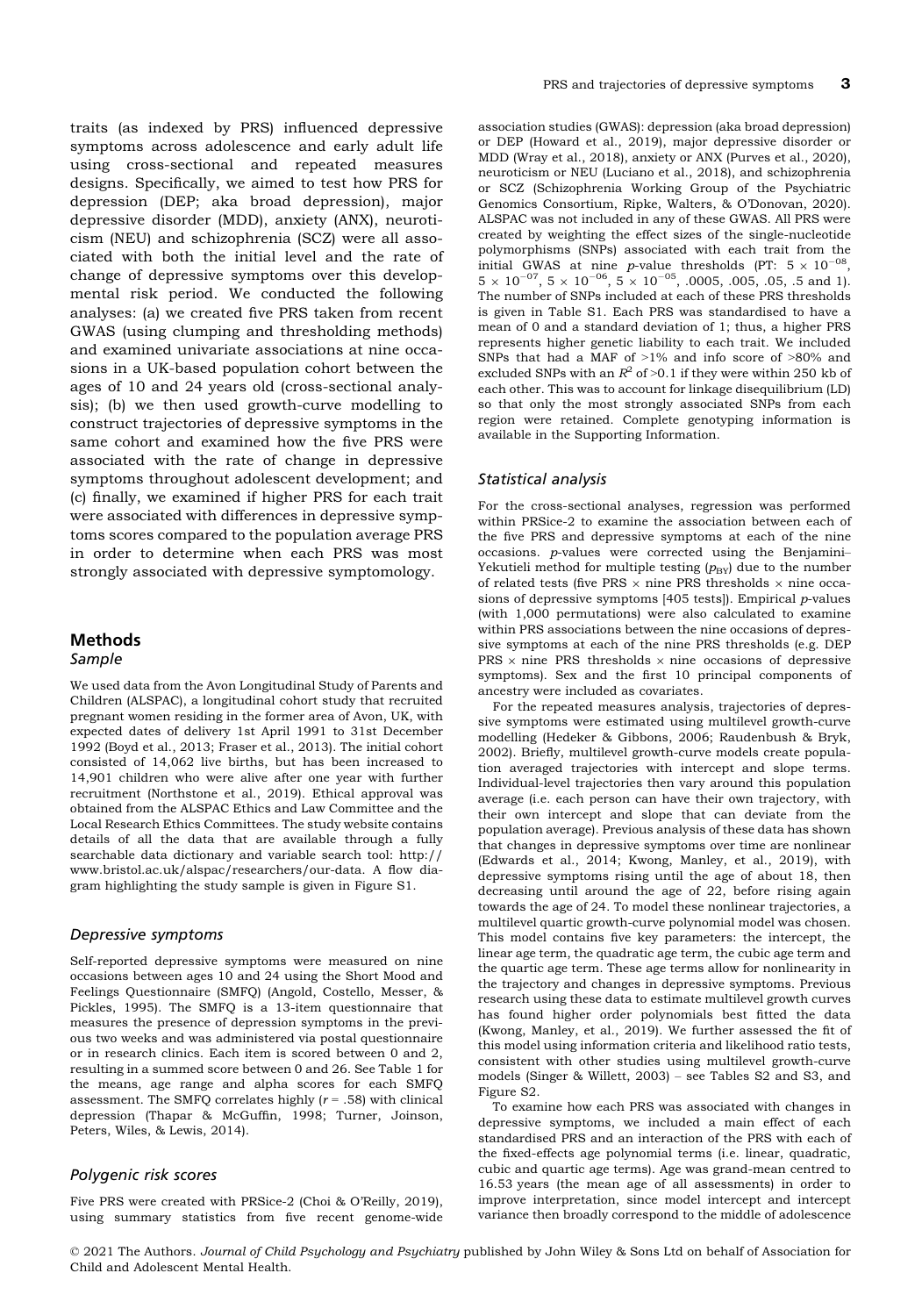| Occasion (Total $N$ ) | Mean age     | Mean SMFO   | Alpha | % Above SMFO threshold <sup>a</sup> |
|-----------------------|--------------|-------------|-------|-------------------------------------|
| $1 (N = 5,317)$       | 10.63(0.25)  | 4.00(3.49)  | .80   | 5.85                                |
| $2(N = 4,923)$        | 12.80 (0.23) | 3.94(3.84)  | .84   | 7.11                                |
| $3(N = 4,492)$        | 13.83 (0.21) | 4.92 (4.49) | .86   | 11.81                               |
| 4 $(N = 3, 521)$      | 16.68 (0.24) | 5.85(5.63)  | .91   | 17.68                               |
| $5(N = 3,210)$        | 17.82 (0.37) | 6.50(5.21)  | .90   | 21.05                               |
| 6 $(N = 2,387)$       | 18.64 (0.49) | 6.73(5.85)  | .91   | 21.20                               |
| $7(N = 2,377)$        | 21.94 (0.52) | 5.56(5.46)  | .91   | 17.44                               |
| $8(N = 2,704)$        | 22.87 (0.51) | 6.07(5.40)  | .90   | 17.64                               |
| $9(N = 2,737)$        | 23.88 (0.51) | 6.84(5.91)  | .91   | 23.49                               |

Table 1 Descriptive statistics of the Short Mood and Feelings Questionnaire (SMFQ) for individuals included in this analysis

Standard deviations are given in (parenthesis).

aScores equal to or above 11 have been proposed as good indicators of depression (Turner et al., 2014). Individuals included in this analysis had data on the SMFQ, genetic data to make the PRS/principal components of ancestry and data on sex. Alpha scores were estimated using Cronbach's alpha.

(Rawana & Morgan, 2014). The intercept and four polynomial age terms were allowed to vary randomly across individuals to capture each individual's unique trajectory (i.e. a random intercept and random slopes model). Each psychiatric PRS was run univariately, and further information regarding model fit and model equations are given in the Supporting Information.

To assess the association between each psychiatric PRS and development of symptoms over time, we created a population average trajectory which was comprised of the mean PRS for the sample, a trajectory associated with lower genetic liability (1 SD below mean in PRS) and one trajectory associated with higher genetic liability (1 SD above the mean in PRS). We calculated the predicted depressive symptoms scores at each of the following ages: 10.63, 12.80, 13.83, 16.68, 17.82, 18.64, 21.94, 22.87 and 23.88 (to coincide with the mean ages at which the SMFQ was assessed at each of the nine occasions) for the population average, greater liability, and lower liability PRS trajectories. We then compared the predicted depressive symptoms scores at each of these ages between the population average trajectory and the higher genetic risk PRS trajectory (i.e. to compare greater genetic risk for each PRS compared to the population average). Further information on how these were calculated for the trajectories is presented elsewhere (Kwong, Maddalena, Croft, Heron, & Leckie, 2019). Briefly, the depressive symptoms scores were calculated at each age for the two trajectories (i.e. depressive symptom scores at age 12.80 for the population mean and then for the higher PRS [+1SD] trajectory). The delta method (which incorporates the estimate, standard errors and confidence intervals) was then used to compare these two scores revealing a predicted difference in scores that are derived estimates from each trajectory – thus utilising the repeated nature of the measures to obtain a more accurate estimate. p-values were corrected for using false discovery rate  $(p_{\text{FDR}})$ . Stata code for our analysis can be found here: [https://github.com/kwongsiufung/prs-tra](https://github.com/kwongsiufung/prs-trajectories) [jectories.](https://github.com/kwongsiufung/prs-trajectories) Repeated measures analyses were conducted using Stata 15 (StataCorp, College Station, TX, USA), using the userwritten runmlwin command (Leckie & Charlton, 2013), which calls the standalone multilevel modelling package MLwiN v3.01 [\(www.cmm.bristol.ac.uk/MLwiN/index.shtml](http://www.cmm.bristol.ac.uk/MLwiN/index.shtml)). These analyses were adjusted for sex and the first ten principal components of ancestry.

#### Missing data

Missing data in the trajectories analysis were handled using full information maximum likelihood estimation (FIML) (Curran & Hussong, 2003). Briefly, this assumes that the probability of an individual missing a measure of depressive

symptoms does not depend on their underlying depressive symptoms score at that occasion, given their observed depressive symptoms trajectory at other occasions. We included individuals into our analysis if they had at least one measurement of depression symptoms in order to maximise power (Lopez-Lopez et al., 2019). Further information regarding the characteristics of this sample has been described in other work (Kwong, 2019). Previous research on these data has shown that trajectory shapes and characteristics do not vary when comparing individuals with at least one or at least 4 measurements of depressive symptoms (Kwong, Manley, et al., 2019).

#### Sensitivity analyses

We conducted a variety of sensitivity analyses, as follows. (a) To ensure any benefits of the repeated measures analyses were not due to well-powered GWAS, we ran sensitivity analyses substituting our five psychiatric PRS with two well-powered traits: educational attainment (EA) and height (HEI). We supplemented this by further examining the impact of the five psychiatric PRS on trajectories of height. (b) Given the complexity of our growth curve and the risk over fitting the model, we also estimated a simpler quadratic trajectory with each of the five PRS and calculated the predicted scores for different trajectories in a similar manner to the main analyses. (c) We conducted tests for measurement invariance for depressive symptoms over time (highlighted in Figure S3). (d) We ran analysis exploring the association between the DEP PRS and missing data patterns (shown in Figure S4). Further information regarding these sensitivity analyses can be found in the Supporting Information.

## Results Sample characteristics

Of the original 14,901 children alive after one year, 9,399 had at least one measurement of depressive symptoms and 7,877 had genotype data that passed quality control (see the Supporting Information). For the cross-sectional analysis, data were available for 5,317 individuals with a measurement of depressive symptoms at age 10.63 and genotype data, decreasing to 2,737 at age 23.88 (see Table S4). For the repeated measures analysis, data were available for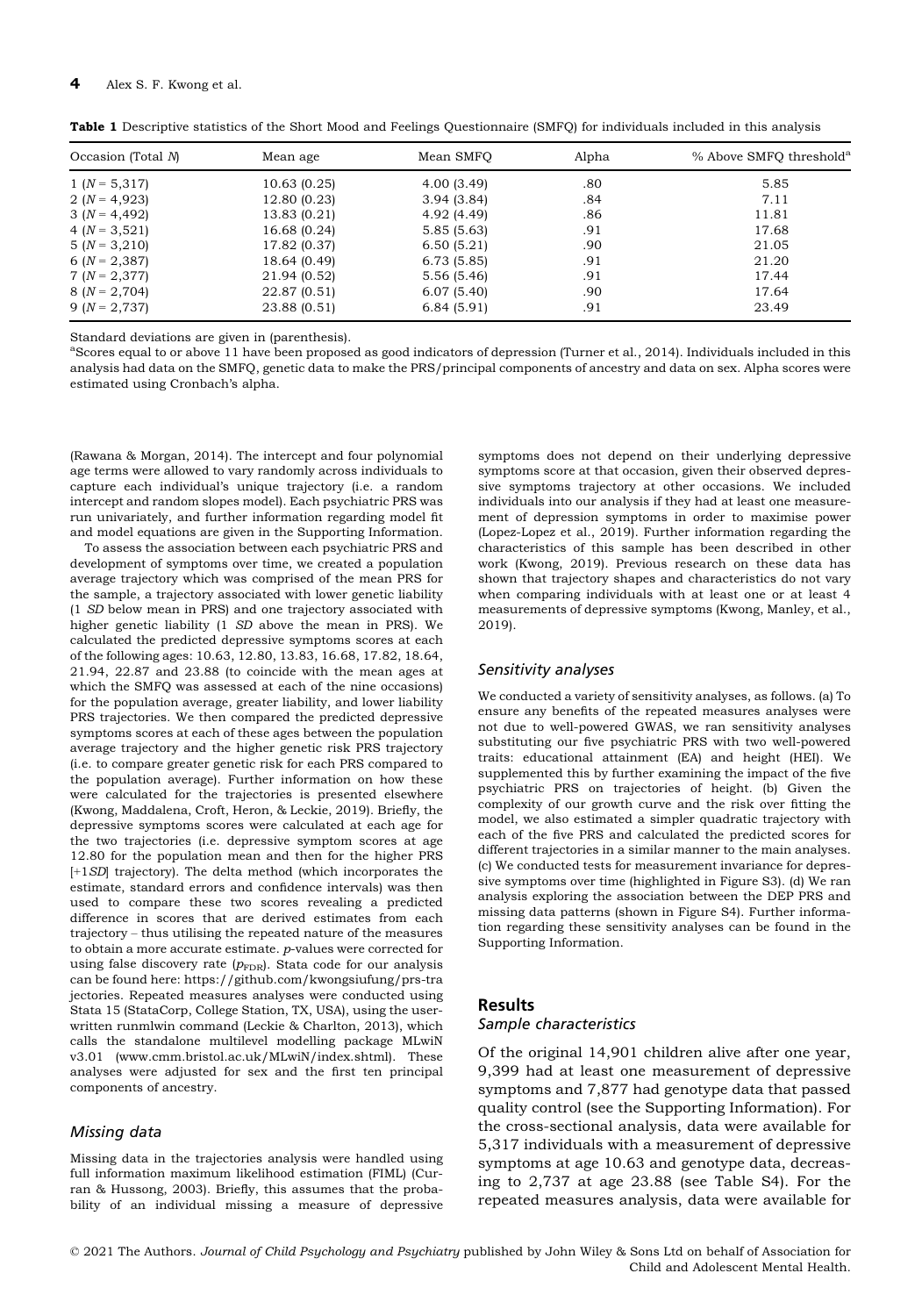6,302 individuals with at least one measurement of depressive symptoms, sex and genotype data.

#### Cross-sectional associations between polygenic risk scores and depressive symptoms

Figure 1 shows a summary of results from the five psychiatric PRS across all nine ages of depressive symptoms, using the best predictive threshold for each PRS. For the associations between each PRS and depressive symptoms, we present timings that correspond to measures in three key periods early adolescence, late adolescence and early adulthood for brevity. Full estimates and the best predictive PRS for each trait at each age are given in Tables S5– S19. A higher PRS for DEP was associated with higher depressive symptoms across all nine occasions (Tables S5–S7). Effect sizes and the amount of variance explained by the DEP PRS generally increased throughout development with smaller estimates at age 10.63 ( $\beta$  = .208, 95%CIs = 0.116, 0.301,  $R^2 = 0.37\%$ ,  $p_{BY} = .0004$ ) compared to age 17.82  $(\beta = .583, 95\% \text{CIs} = 0.410, 0.757,$  $R^2 = 1.30\%$ ,  $p_{BY} = 1.55 \times 10^{-08}$  and then age<br>23.88 ( $\beta = .864$ , 95%CIs = 0.650, 1.079,  $\beta = .864$ , 95%CIs = 0.650, 1.079,  $R^2 = 2.21\%, p_{BY} = 5.29 \times 10^{-12}$ . A similar pattern was observed for the MDD PRS, although the effect sizes and the variance explained were smaller at later ages compared to the DEP PRS (age 10.63:  $\beta = .222$ , 95%CIs = 0.128, 0.317,  $R^2 = 0.40\%$ ,  $p_{BY}$  = .0002; age 17.82:  $\beta$  = .405, 95%CIs = 0.224, 0.587,  $R^2$  = 0.58%,  $p_{BY}$  = .0005; age 23.88:  $\beta$  = .646,<br>95%CIs = 0.430, 0.863,  $R^2$  = 1.22%,  $R^2 = 1.22\%$  $p_{\text{BY}} = 5.86 \times 10^{-07}$ , Tables S8–S10). Effects were less consistent for the ANX PRS, which showed smaller effect sizes and a lower variance explained compared to the DEP PRS, but still evidence of greater effects over time (age 10.63:  $\beta$  = .128, 95% CIs = 0.034, 0.222,  $R^2 = 0.13\%$ ,  $p_{BY} = .109$ ; age<br>17.82:  $\beta = .469$ , 95%CIs = 0.296, 0.641, 17.82:  $\beta = .469$ ,  $95\%$ CIs = 0.296,  $R^2 = 0.85\%, \quad p_{\text{BY}} = 6.86 \times 10^{-06}; \quad \text{age} \quad 23.88:$  $\beta = .682$ , 95%CIs = 0.470, 0.894,  $R^2 = 1.41\%$ ,  $p_{\text{BY}}$  = 7.53  $\times$  10<sup>-08</sup>, Tables S11–S13). The NEU PRS showed comparable associations, effect sizes and variance explained compared to the DEP and MDD PRS at age 10.63 ( $\beta$  = .240, 95%CIs = 0.147, 0.333,  $R^2 = 0.48\%$ ,  $p_{BY} = 2.13 \times 10^{-05}$  and age 17.82  $(\beta = .559, 95\% \text{CIs} = 0.385, 0.733,$  $R^2 = 1.19\%, p_{BY} = 7.53 \times 10^{-08}$ , but the strongest associations of all the PRS at age 23.88 ( $\beta$  = .919, 95%CIs = 0.703, 1.135,  $R^2 = 2.45\%$ ,  $p_{\rm BY} = 3.52 \times 10^{-13}$ , Tables S14–S16). In contrast, the SCZ PRS showed relatively low effect sizes and variance explained compared to the other PRS (age 10.63:  $\beta = .112$ ,  $95\%$ CIs = 0.019, 0.205,  $R^2 = 0.10\%, p_{BY} = .224; \text{ age } 17.82: \beta = .271, 95\%$ CIs = 0.094, 0.448,  $R^2 = 0.27\%$ ,  $p_{BY} = .048$ ; age 23.88:  $\beta = .292$ ,  $95\%$ CIs = 0.073, 0.511,  $R^2$  = 0.25%,  $p_{BY}$  = .127, see Tables S17–S19).

## Associations between polygenic risk scores and trajectories of depressive symptoms and comparisons between population average PRS trajectories and higher PRS trajectories (+1 SD)

The cross-sectional analyses revealed that on average more liberal PRS thresholds (PT: 0.0005 to 1) explained more of the variance in depressive symptoms across ages compared to more stringent PRS thresholds (PT:  $5 \times 10^{-08}$  to  $5 \times 10^{-05}$ , Tables S6, S9, S12, S15 and S18). Consequently, we focused on estimating trajectories with more liberal PRS thresholds for each of the five psychiatric PRS. The best model fit – assessed by lowest deviance – was then used to determine which PRS threshold to compare population average PRS trajectories with higher PRS trajectories (i.e. those with  $a + 1$  SD in PRS) for each of the psychiatric PRS traits.

There was evidence that higher psychiatric PRS were associated with greater depressive symptoms scores at the intercept age of 16.53 for the DEP PRS  $(\beta = .419,$  95%CIs = 0.286, 0.551,  $p = 5.79 \times 10^{-10}$ , MDD PRS ( $\beta = .426$ , 95%)  $CIs = 0.292$ , 0.559,  $p = 4.79 \times 10^{-10}$ ), ANX PRS  $(\beta = .291, 95\%$ CIs = 0.159, 0.423,  $p = 1.0 \times 10^{-05}$ ), NEU PRS  $(\beta = .550, 95\% \text{CIs} = 0.419, 0.681,$  $p = 2.22 \times 10^{-16}$  and SCZ PRS ( $\beta = .149, 95\%$ CIs = 0.016, 0.283,  $p = 0.029$ ). However, only the DEP PRS  $(\beta = .062, 95\% \text{CIs} = 0.030, 0.094,$  $p = 0.0001$ , MDD PRS ( $\beta = .064$ , 95%CIs = 0.032, 0.096,  $p = 0.0001$  and NEU PRS ( $\beta = .041$ , 95%)  $CIs = 0.009, 0.072, p = 0.012$  showed consistent evidence for linear change over time. There was no evidence that any of the psychiatric PRS showed meaningful changes over time for the quadratic, cubic and quartic age terms (Tables S20–S24).

All five psychiatric PRS showed that trajectories were higher for those with greater genetic liability to a trait (+1 SD in PRS) compared to those with the PRS population average (Figure 2). However, only the DEP, MDD, ANX and NEU PRS showed predicted differences in depressive symptoms scores that substantially increased across development (Table 2). There was no consistent evidence that the predicted differences in SCZ PRS increased over time as differences tended to remain small and stable. The predicted depressive symptoms scores at each age and for each trajectory are given in Table S25.

#### Sensitivity analyses

There was evidence that a higher EA PRS was associated with lower trajectories of depressive symptoms, indexed by multiple rate of change parameters (Table S26). However, this gave inconsistent estimates when comparing the predicted differences in depressive symptoms scores between trajectories for those with greater genetic liability to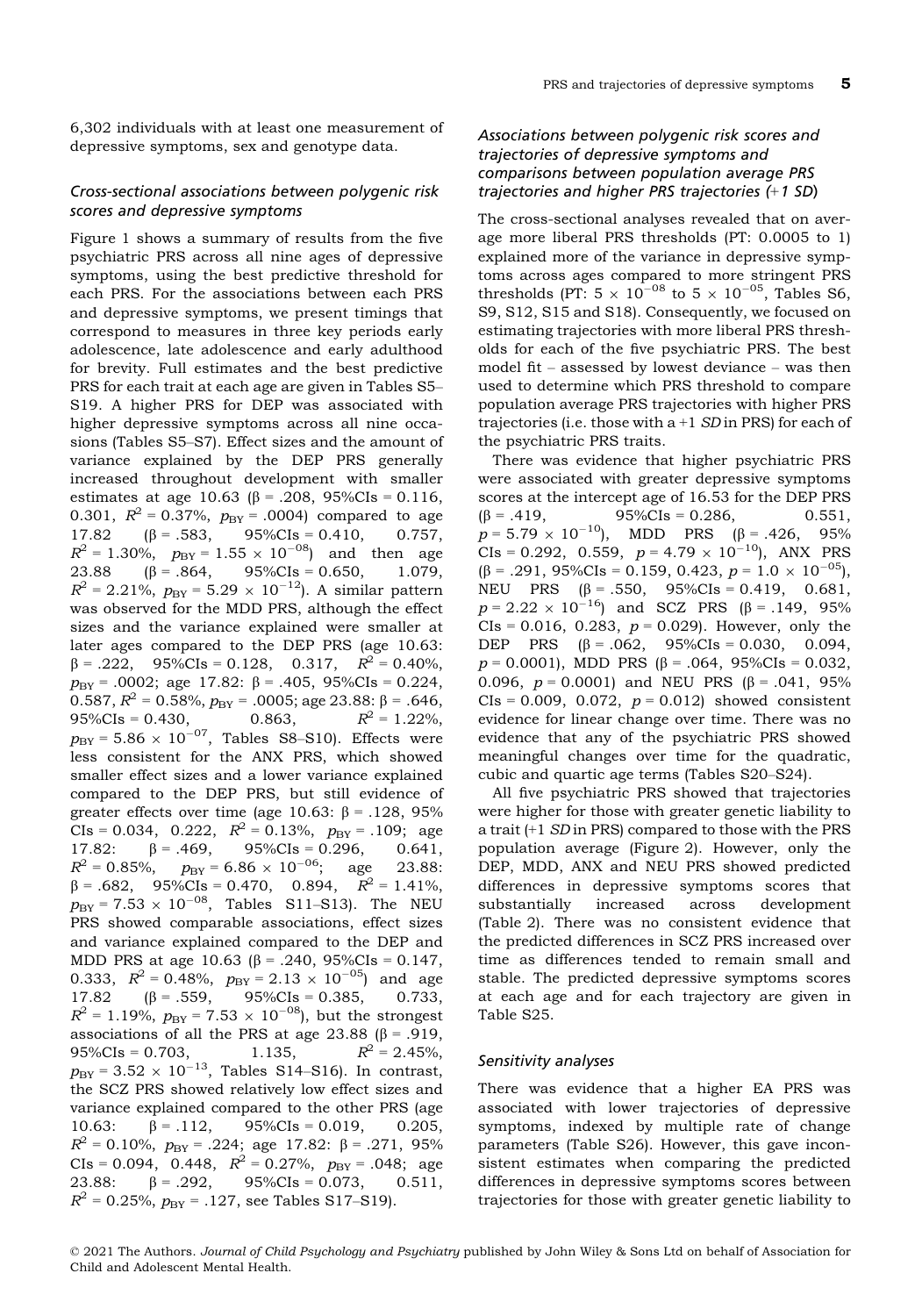

Figure 1 Cross-sectional analysis between the most predictive PRS for each trait and depressive symptoms across adolescence and early adulthood. ANX, anxiety; DEP, depression (broad depression); MDD, major depressive disorder; NEU, neuroticism; PRS, polygenic risk score; SCZ, schizophrenia. SMFQ, Short Mood and Feelings Questionnaire (depressive symptoms). Analyses were adjusted for sex, age and the first ten principal components of ancestry. The most predictive PRS for each trait had p-value thresholds (PT) that varied between 5  $\times$  10<sup>-08</sup> and 1. These are described in full in Supporting Information.\* indicates results were significant after Benjamini–Yekutieli correction to control for the number of related multiple tests (405 related tests)

EA and those with the population average PRS (Table 2). There was no evidence that a greater HEI PRS was associated with trajectories of depressive symptoms or predicted differences in scores between higher genetic liability and the population average (Table 2 and Table S27). The predicted scores for both EA and HEI PRS and their trajectories are given in Table S28 and Figure S5. Furthermore, there was no evidence that any of the psychiatric PRS were associated with trajectories of height (Table S29 and Figure S6), nor any substantive differences when rerunning the analyses with quadratic trajectories of depressive symptoms (Tables S30–S31 and Figure S7). Tests for measurement invariance suggested there was weak measurement invariance between age 10.63 and age 23.88 (difference between models:  $x^2 = 355.68$ ,  $df = 12$ ,  $p < .0001$ ). However, even when taking measurement variance into account, there was still a stronger association between the DEP PRS and depressive symptoms at age 23.88  $(\beta = .146, 95 \text{ CIs} = 0.107, 0.185, p < .001), \text{ com-}$ pared to age 10.63 ( $\beta$  = .075, 95 CIs = 0.044, 0.106,  $p < .001$ ) suggesting the association between the DEP PRS and depressive symptoms at age 23.88 reflects a stronger association between the PRS and that depressive symptoms construct, rather than an artefact of measurement variance (Tables S32–S34). Finally, there was evidence that higher PRS for all psychiatric PRS were associated with more missed assessments of depressive symptoms, whereas higher PRS for EA and HEI were associated with less missed assessments (Table S35). Further

information on all analyses is provided in the Supporting Information.

#### **Discussion**

In this longitudinal cohort study, we examined multiple cross-sectional analysis at different ages and a growth-curve modelling approach that utilised a repeated measures framework to explore associations between five psychiatric PRS and depressive symptoms across adolescence. In cross-sectional analysis, we found consistent evidence that higher PRS for DEP, MDD and NEU were associated with greater levels of depressive symptoms throughout all of adolescence and early adulthood. There were stronger associations between the PRS and depressive symptoms at older ages that were not explained by measurement invariance. In the growth-curve analysis, we found that higher PRS for DEP, MDD and NEU were strongly associated with steeper trajectories of depressive symptoms. The PRS were associated with trajectories characterised by greater overall depressive symptoms across adolescence, as well as a greater increase in the rate of change of depressive symptoms from early adolescence to early adulthood. There was some evidence that higher ANX PRS were associated with steeper trajectories of depressive symptoms, but these effects were less consistent than the DEP, MDD and NEU PRS. There was less evidence that SCZ PRS were associated with greater levels of depressive symptoms or changes in depressive symptoms across development.

Our results suggest that individuals with higher PRS for DEP, MDD, NEU and to some extent ANX are associated with greater depressive symptoms in adolescence and early adulthood and may influence how depressive symptoms change across adolescence and adulthood. Importantly, we see that higher PRS for these psychiatric traits begin to have higher symptoms scores that emerge between the ages of 12 and 14, suggesting that genetic liability may play a role in the onset of adolescent depression and that this is similar for traits that are genetically correlated and comorbid with depression (i.e. anxiety and neuroticism) – thus implying a shared genetic aetiology may underpin these results. Our results are consistent with research in high-risk family studies (Weissman et al., 2006), and place further emphasis on the idea that depression is not only heritable, but genetic liability may also influence the rate of phenotypic change that is expressed (in this case depressive symptoms across adolescence and young adulthood). Furthermore, the predicted differences between higher genetic risk trajectories and the population average PRS generally increased throughout development, suggesting that higher genetic liability to depression or neuroticism may also influence the maintenance or persistence of worse depressive symptoms across time as well. There was, however, some specificity towards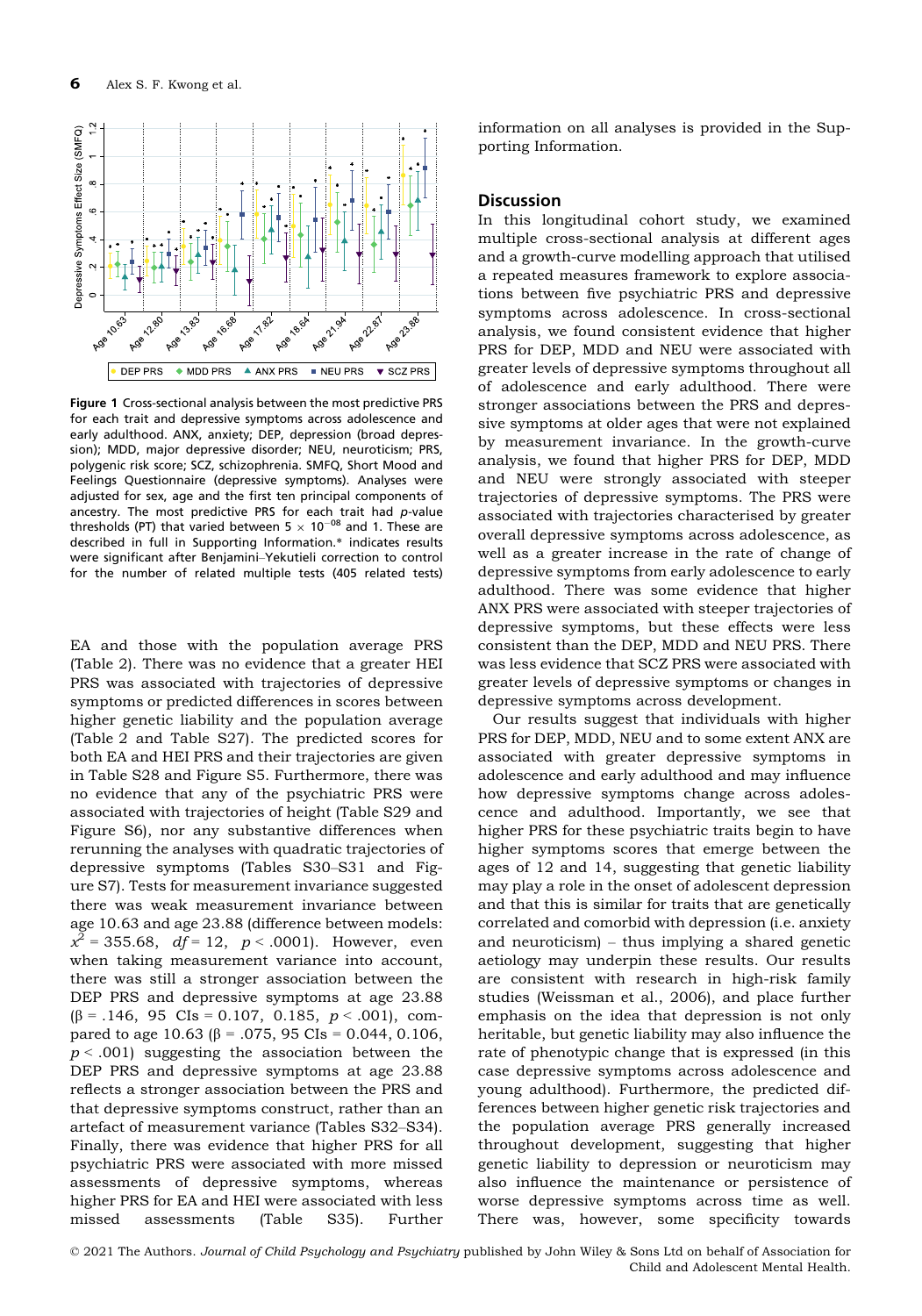

Figure 2 Association between the five psychiatric PRS and trajectories of depressive symptoms. ANX, anxiety; DEP, depression (broad depression); MDD, major depressive disorder; NEU, neuroticism; PRS, polygenic risk score; SCZ, schizophrenina; SMFQ, Short Mood and Feelings Questionnaire (depressive symptoms). Averaged population trajectories of depressive symptoms for greater and less genetic liability  $(\pm 1$  SD PRS) for each of the varying PRS compared the population average of the PRS (black line for all). Analyses were adjusted for sex and the first ten principal components of ancestry

affective disorders, with little evidence for an association with genetic liability for nonaffective domains (i.e. schizophrenia or educational attainment).

Our repeated measures analyses suggested that the DEP, MDD and NEU PRS had stronger associations as age increased and that differences in trajectories could be partially the result of increased genetic liability to specific psychiatric traits across development. This is consistent with longitudinal twin research showing the genetic contribution to depression increases throughout adolescent development (Bergen et al., 2007; Rice et al., 2002) and to some extent research across the life course (Nivard et al., 2015). Together, these results suggest that genetic factors influence how depressive symptoms manifest at different stages of development, but importantly they also demonstrate when depressive symptoms may be more sensitive to genetic or environmental factors. Our results showed the impact of DEP, MDD and NEU PRS on depressive symptoms generally increased with age supporting the idea that the manifestation of the genetic architecture of depression is not stable (Riglin et al., 2018). Further evidence that utilises depression and genetic data measured across childhood, adolescence and later stages of adulthood is required to further enhance our understanding of developmental depression and the role of genetic and environmental influences.

There are several possible explanations as to why genetic liability may influence change over time. First, genetic liability to depression and correlated traits like anxiety and neuroticism may act upon

biological and hormonal pathways, especially during adolescence (Paus, Keshavan, & Giedd, 2008). This may result in changes to brain development and hormonal responses that put an individual at greater risk of depression (Blakemore, 2008). Second, gene environment correlation with key environmental risk exposures such as stressful life events may increase with age (Jaffee & Price, 2012; Rice, Harold, & Thapar, 2003; Thapar et al., 2012). This in turn may produce indirect pathways to depression that are a result of increased environmental exposures that occur in later development. Third, differences in genetic liability could be the result of measurement error and statistical noise at the varying occasions, but these may be reduced in repeated measures designs (Lubke et al., 2016). Thus, a repeated measures design that incorporates genetic data may be a more useful model for exploring the temporal association between genetic risk and a complex developing phenotype.

Previous research has shown that PRS can be included into longitudinal models that examine change over time (Khera et al., 2019; Paternoster et al., 2011; Warrington, Howe, et al., 2013). Research has suggested that it is also possible to examine genetic influences on age-related changes in depression (Lubke et al., 2016). We were able to expand upon previous work to examine genetic contributions to varying trajectories of depressive symptoms, but specifically in this study we were able to demonstrate how phenotypic manifestations of genetic liability (as indexed by PRS) vary by age. We demonstrated that genetic influences may be age-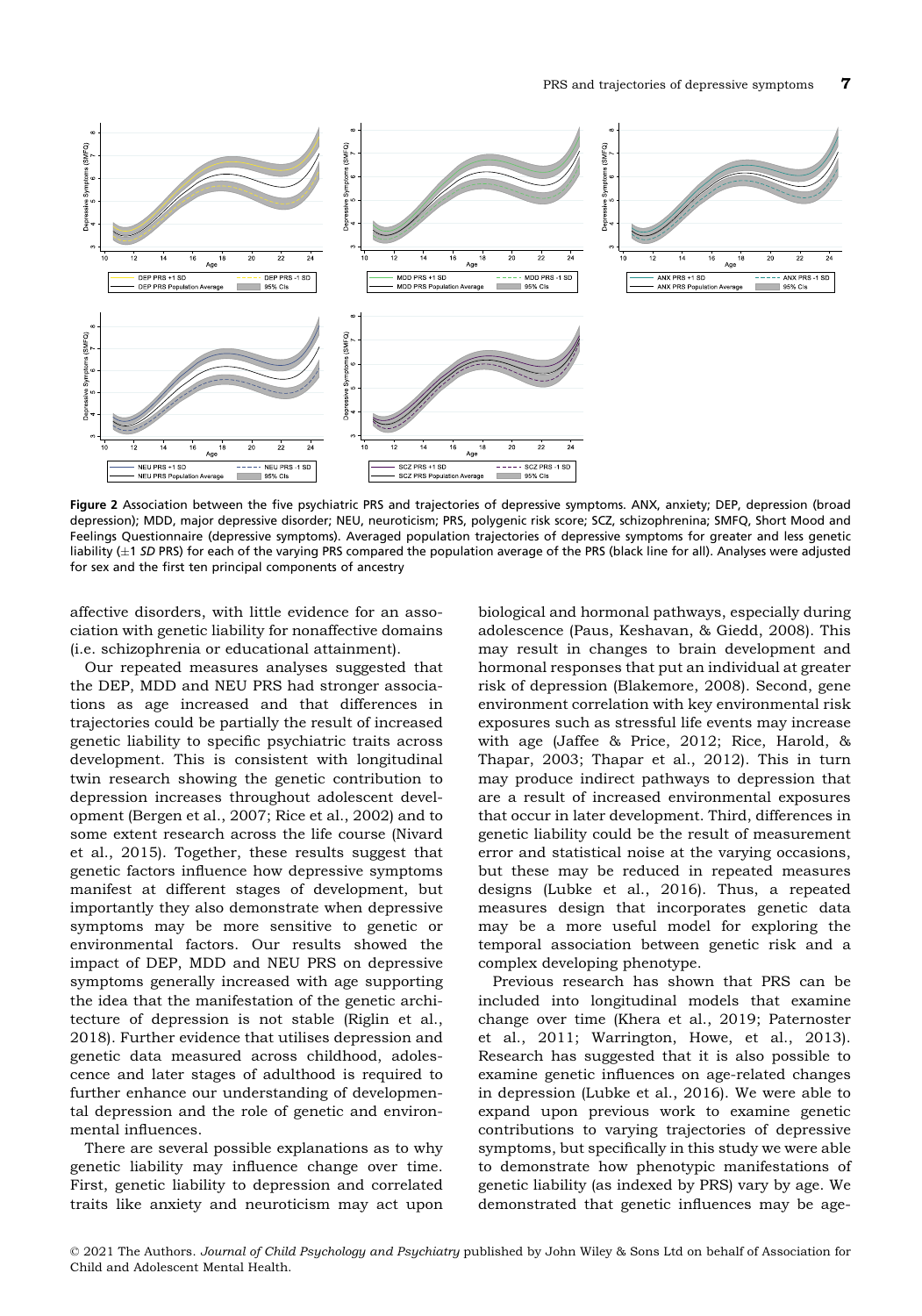|           | $DEF (PT = 0.005)$                              | MDD $[PT = 0.05]$                                                                                                                                                                                                                                               | ANX $(PT = 1)$                                                       | $NEU$ $[PT = 0.05]$                                                                                               | $SCZ$ $[PT = 0.0005]$      | EA $[PT = 1]$            | $HT = 0.5$              |
|-----------|-------------------------------------------------|-----------------------------------------------------------------------------------------------------------------------------------------------------------------------------------------------------------------------------------------------------------------|----------------------------------------------------------------------|-------------------------------------------------------------------------------------------------------------------|----------------------------|--------------------------|-------------------------|
| Age 10.63 | 0.21(0.12, 0.30)                                | 0.22(0.13, 0.32)                                                                                                                                                                                                                                                | .13(0.04, 0.23)<br>Ö                                                 | 0.19(0.10, 0.28)                                                                                                  | $0.09$ $(-0.01, 0.18)$     | 0.17(0.08, 0.27)         | $0.06 (-0.03, 0.15)$    |
|           | $p_{\rm FDR}=1.82\,\times\,10^{-05}$            | $p_{\text{FDR}}=8.52\,\times\,10^{-06}$                                                                                                                                                                                                                         |                                                                      | $p_{\rm FDR}$ = 9.00 $\times$ 10 $^{-05}$                                                                         | $p_{\rm FDR} = .087$       | $p_{\text{FDR}} = .0005$ | $p_{\text{FDR}} = .259$ |
| Age 12.80 | 0.24(0.14, 0.34)                                | 0.18(0.09, 0.28)                                                                                                                                                                                                                                                | $p_{\rm FDR}$ = .007<br>0.21 (0.11, 0.30)                            | 0.30(0.20, 0.39)                                                                                                  | 0.21(0.11, 0.31)           | $0.09 (-0.01, 0.19)$     | $0.01 (-0.08, 0.11)$    |
|           | $p_{\rm FDR} = 3.83 \times 10^{-06}$            | $p_{\text{FDR}} = .0003$                                                                                                                                                                                                                                        |                                                                      |                                                                                                                   | $p = 3.82 \times 10^{-05}$ | $p_{\rm FDR} = .094$     | $p_{\rm FDR}$ =0.801    |
| Age 13.83 | 0.28(0.17, 0.38)                                | 0.24(0.13, 0.34)                                                                                                                                                                                                                                                | $p_{\rm FDR}$ = 5.56 × 10 <sup>-05</sup><br>0.23 (0.13, 0.33)        | $p_{\rm FDR}$ = $7.30 \times 10^{-09}$<br>0.38 (0.28, 0.48)                                                       | 0.20(0.10, 0.30)           | $0.03$ (-0.07, 0.13)     | $0.01 (-0.09, 0.11)$    |
|           | $p_{\rm FDR}$ = 2.42 $\times$ 10 <sup>-07</sup> | $p_{\rm FDR}$ = 1.18 $\times$ 10 <sup>-05</sup>                                                                                                                                                                                                                 |                                                                      | $p_{\rm FDR}$ = 8.82 $\times$ 10 <sup>-13</sup>                                                                   | $p_{\rm FDR} = .0002$      | $p_{\text{FDR}} = .579$  | $p_{\text{FDR}} = .871$ |
| Age 16.68 | 0.43(0.29, 0.56)                                | 0.43(0.30, 0.57)                                                                                                                                                                                                                                                | $p_{\rm FDR}$ = 1.18 $\times$ 10 <sup>-05</sup><br>0.29 (0.16, 0.43) | 0.55(0.42, 0.69)                                                                                                  | 0.15(0.01, 0.28)           | 0.21(0.07, 0.34)         | $0.07 (-0.06, 0.21)$    |
|           | $p_{\text{FDR}}=1.28\,\times\,10^{-09}$         | $p_{\text{FDR}} = 1.13 \times 10^{-09}$                                                                                                                                                                                                                         |                                                                      | $p_{\rm FDR}$ = 2.00 $\times$ 10 <sup>-15</sup>                                                                   | $p_{\text{FDR}} = .039$    | $p_{\text{FDR}} = .003$  | $p_{\text{FDR}} = .326$ |
| Age 17.82 | 0.50(0.36, 0.64)                                | 0.50(0.35, 0.64)                                                                                                                                                                                                                                                | $p_{\rm FDR}$ = 3.82 $\times$ 10 <sup>-05</sup><br>0.32 (0.18, 0.46) | 0.59(0.45, 0.73)                                                                                                  | 0.16(0.02, 0.30)           | 0.23(0.09, 0.38)         | $0.07 (-0.07, 0.21)$    |
|           | $p_{\text{FDR}}=1.53\,\times\,10^{-11}$         | $p_{\text{FDR}} = 4.20 \times 10^{-11}$                                                                                                                                                                                                                         |                                                                      | $p_{\rm FDR}$ = 2.00 $\times$ 10 <sup>-15</sup>                                                                   | $p_{\text{FDR}} = .038$    | $p_{\rm FDR}$ = .002     | $p_{\rm FDR} = 0.389$   |
| Age 18.64 | 0.55(0.41, 0.70)                                | 0.53(0.38, 0.67)                                                                                                                                                                                                                                                | $p_{\rm FDR}$ = 1.70 $\times$ 10 <sup>-05</sup><br>0.34 (0.20, 0.48) | 0.59(0.45, 0.74)                                                                                                  | 0.18(0.03, 0.32)           | 0.22(0.08, 0.36)         | $0.05 (-0.09, 0.19)$    |
|           | $p_{\rm FDR}$ = 2.79 $\times$ $10^{-13}$        | $p_{\text{FDR}} = 6.20 \times 10^{-12}$                                                                                                                                                                                                                         |                                                                      | $p_{\rm FDR}$ = 2.00 $\times$ 10 <sup>-15</sup>                                                                   | $p_{\rm FDR}$ = .022       | $p_{\rm FDR} = .004$     | $p_{\text{FDR}} = .537$ |
| Age 21.94 | 0.73(0.56, 0.90)                                | 0.56(0.39, 0.73)                                                                                                                                                                                                                                                | $p_{\rm FDR}$ = $7.78 \times 10^{-06}$<br>0.47 (0.30, 0.63)          | 0.63 (0.46, 0.79)                                                                                                 | 0.30(0.13, 0.47)           | $0.06 (-0.11, 0.23)$     | $0.04 (-0.13, 0.20)$    |
|           | $p_{\text{FDR}} = 2.00 \times 10^{-15}$         | $p_{\text{FDR}} = 2.54 \times 10^{-10}$                                                                                                                                                                                                                         |                                                                      |                                                                                                                   | $p_{\text{FDR}} = .0006$   | $p_{\text{FDR}} = .537$  | $p_{\text{FDR}} = .676$ |
| Age 22.87 | 0.75(0.59, 0.91)                                | 0.56 (0.40, 0.72)                                                                                                                                                                                                                                               | $p_{\text{FDR}} = 7.72 \times 10^{-08}$<br>0.52 (0.36, 0.68)         | $p_{\text{FDR}} = 6.04 \times 10^{-13}$<br>0.69 (0.53, 0.85)                                                      | 0.29(0.13, 0.45)           | $0.10 (-0.07, 0.26)$     | $0.02(-0.14, 0.18)$     |
|           | $p_{\text{FDR}}=2.00\times10^{-15}$             | $p_{\text{FDR}} = 4.37 \times 10^{-11}$                                                                                                                                                                                                                         |                                                                      | $p_{\rm FDR}$ = 2.00 $\times$ 10 <sup>-15</sup>                                                                   | $p_{\rm FDR} = .0006$      | $p_{\rm FDR} = .286$     | $p_{\text{FDR}} = .801$ |
| Age 23.88 | 0.75(0.57, 0.94)                                | 0.58(0.39, 0.77)                                                                                                                                                                                                                                                | $p_{\rm FDR}$ = 4.15 $\times$ 10 <sup>-10</sup><br>0.60 (0.41, 0.78) | 0.82(0.64, 1.01)                                                                                                  | 0.23(0.04, 0.42)           | 0.27(0.08, 0.46)         | $0.06 (-0.13, 0.24)$    |
|           | $p_{\rm FDR}$ = $1.57$ $\times$ $10^{-14}$      | $p_{\rm FDR}$ = 2.99 $\times$ 10 <sup>-09</sup>                                                                                                                                                                                                                 | $p_{\rm FDR}$ = 5.64 $\times$ 10 <sup>-10</sup>                      | $p_{\rm FDR}$ = 2.00 $\times$ $10^{-15}$                                                                          | $p_{\rm FDR} = .024$       | $p_{\rm FDR} = .008$     | $p_{\text{FDR}} = .599$ |
|           |                                                 | Upper and lower 95% confidence intervals for the mean difference between trajectories are given in (parenthesis). $p_{\rm FDR}$ indicates the $p$ -values are corrected for false discovery rate (FDR)                                                          |                                                                      |                                                                                                                   |                            |                          |                         |
|           |                                                 | The PT and subsequent PRS were selected based upon the best model fit; see Supporting Information for more information and additional sensitivity analyses. Ages coincide with the mean<br>ages from the cross-sectional analysis. All analyses were adjusted i |                                                                      | for sex and the first ten principal components of ancestry. ANX, anxiety; DEP, depression (broad depression); EA, |                            |                          |                         |
|           |                                                 | educational attainment; HEI, height; MDD, major depressive disorder; NEU, neuroticism; PRS, polygenic risk score; PT, p-value threshold for the PRS (i.e. threshold for the number of                                                                           |                                                                      |                                                                                                                   |                            |                          |                         |

significant SNPs from the original GWAS included into the PRS); SCZ, schizophrenia.

significant SNPs from the original GWAS included into the PRS); SCZ, schizophrenia.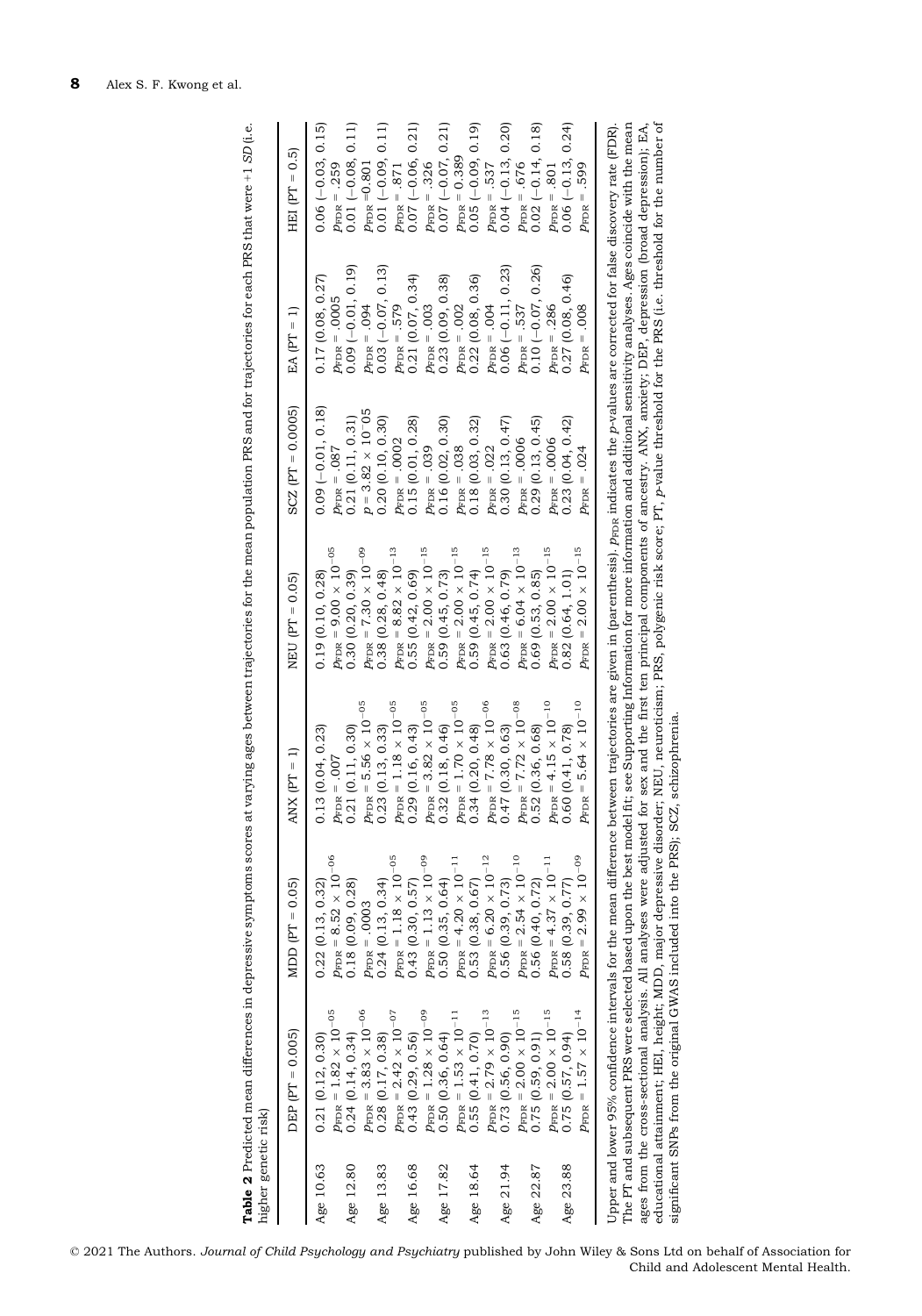specific (i.e. may begin to onset at different times) which enhances previous research looking at groups of individuals. Our results highlight a useful approach for a repeat measures framework (such as a growth-curve model) to quantify the extent to which genetics may influence traits over time (by examining rate of change) which goes over and above traditional cross-sectional research.

This study had several strengths. First, we were able to use a large longitudinal population cohort with repeated assessments of depressive symptoms using the same measure and informant across adolescence to adulthood. Many longitudinal studies with this depth of data change measures or informants, yet we were able to utilise the same measures and informants to characterise trajectories of depressive symptoms across key transitional periods of heightened vulnerability to depression. Second, we were then able to expand upon previous research by using a repeated measures model that is a powerful alternative to cross-sectional analysis. By using the correlation between the repeated measurements, it may be possible to reduce measurement error and boost statistical power, evidenced by the stronger associations at varying ages in the growthcurve analysis. Our negative control analysis examining the association between the PRS for height and trajectories of depressive symptoms, and the five psychiatric PRS for trajectories of height support this claim and did not show any evidence for nonspecific genomic predictors influencing unrelated trajectories. There was some evidence that a higher PRS for educational attainment was associated with changes over time, but this led to inconsistent differences across development, which may not be surprising given the genetic correlation with depression (Wray et al., 2018). Third, we were also able to use the same sample across our analysis as the repeated measures model used full-information maximum likelihood (FIML) to account for missing data, which is an advantage of this method compared to the crosssectional analysis which may require additional methods for handling missing data. Fourth, we able to examine the impact of multiple psychiatric PRS from well-powered GWAS studies. To the best of our knowledge, we show for the first time, a key role for polygenic risk for anxiety and neuroticism in adolescent depressive symptoms. Still, it is important to state here that that anxiety GWAS had a much smaller sample size than the other PRS, which most likely explains the weaker associations.

However, this study had several limitations. First, this study did suffer from attrition as sample sizes varied across ages in the cross-sectional analysis, which may bias our results as missingness is not random. One of the advantages of using the repeat measures model is that we can instead use FIML to account for missing data. This approach also minimises the bias that may be present if each occasion (age wave) represents a different sample. However,

even this approach may be biased if the data are missing not at random. For example, genetic risk for depression may predict missing assessments in ALPSAC (Rice et al., 2018; Taylor et al., 2018). This could lead to bias in this study and an underestimation of the true estimate for the trajectories of depressive symptoms and a further underestimation of the genetic contributions to depressive symptoms. We tested this in sensitivity analysis and found that our five psychiatric PRS were associated with the number of times an individual completed the depressive symptoms, whilst higher EA and HEI PRS were associated with more completed assessments. This demonstrates there is likely to be some level of bias between genetic liability to a trait and subsequent attrition. Second, depression is a heterogeneous condition and there may be a genetic difference between sum scores, and specific symptoms of depression (Nagel, Watanabe, Stringer, Posthuma, & van der Sluis, 2018). Depression symptoms may also differ at different ages (Rice et al., 2019). We used the same summary score of depressive symptoms throughout our study, which therefore only captures the sum of depressive symptoms and does not highlight if certain symptoms of depression (i.e. anhedonia, lack of appetite or depressive thoughts) are more related to genetic liability for depressive symptoms. Likewise, tests for measurement invariance indicated that the responses to the depressive symptoms questionnaire may have changed over time, yet the stronger association between the DEP PRS and later occasions was independent of measurement variance. Nevertheless, future research should look to examine how different profiles of depression change across time and how these profiles are independently predicted by genetic risk. Third, our results lack generalisability to all populations as the original GWAS (and subsequently this analysis) was conducted on individuals of European ancestry, and this may have consequences on further clinical applications (Mostafavi, Harpak, Conley, Pritchard, & Przeworski, 2019). However, research is beginning to capture GWAS of non-European populations (Bigdeli et al., 2017), and future studies will be able to examine the impact of genetic liability on adolescent depression in other populations. Finally, whilst our results highlight a potential role for PRS in understanding and examining pathways to depression (particularly as PRS are based on genotypes and are at fixed at birth and therefore less susceptible to reverse causation), the amount of variance in depressive symptoms explained by the PRS was low (never more than 2.45%). Whilst this is similar to the effect sizes reported in previous work (Howard et al., 2019; Luciano et al., 2018; Wray et al., 2018), the clinical implications of these results are not clear and PRS should continue to be used for making group-level, rather than individual-level predictions at this stage (Morris, Davies, & Davey Smith, 2020).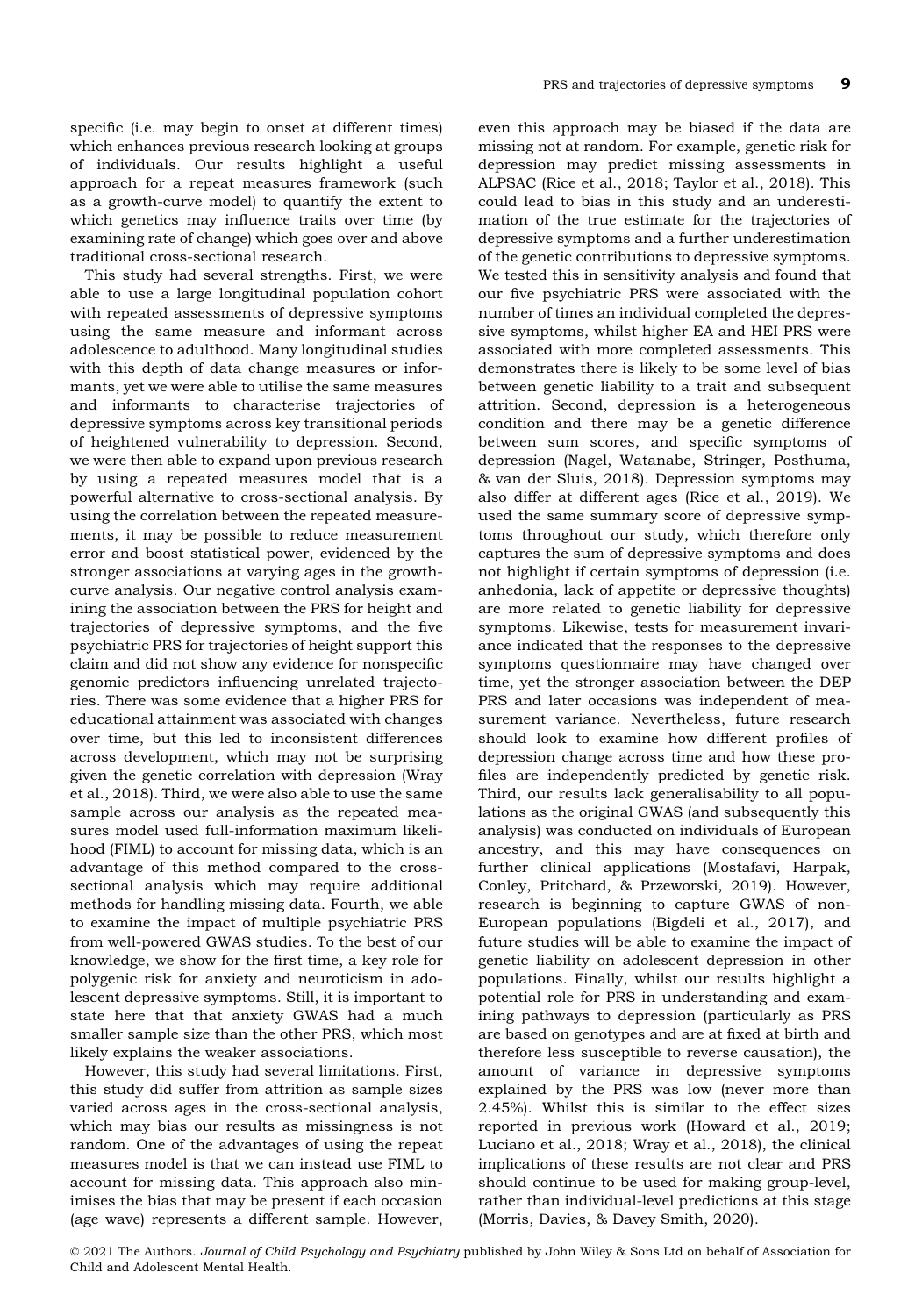In conclusion, we found evidence that PRS for depression, major depressive disorder and neuroticism were associated with depressive symptoms from ages 10 to 24. These PRS and, to some extent, anxiety were also associated with how depressive symptoms change over time, providing evidence that higher genetic liability to specific mood disorder traits is associated with higher trajectories of depressive symptoms (estimated via a higher intercept and slope). Growth-curve models that use a repeated measures framework may be a useful tool in genetic analysis, providing greater statistical power/measurement precision and the opportunity to examine changes and variation in depression over time. Our results add to the body of evidence that genetics play a role in the onset and maintenance of adolescent depression and highlight the potential importance of this information for examining pathways to depression.

## Supporting information

Additional supporting information may be found online in the Supporting Information section at the end of the article:

Figure S1. STROBE diagram for sample in the repeated measures analysis.

Figure S2. Comparisons between linear (A), quadratic (B), cubic (C) and quartic (D) models.

Figure S3. Path diagram for the measurement invariance models.

Figure S4. Histogram of number of occasions the SMFQ was completed for those with genetic, sex and principal component data ( $n = 7849$ ).

Figure S5. Association between the EA and HEI PRS and trajectories of depressive symptoms  $(N = 6,302)$ .

Figure S6. Association between the five psychiatric PRS (and height PRS) and trajectories of height ( $N = 6,748$ ). Figure S7. Association between the five psychiatric PRS and quadratic trajectories of depressive symptoms  $(N = 6,302)$ .

Table S1. Number of SNPs included at each PT threshold for all PRS.

Table S2. Comparisons between polynomial models with SMFQ data  $(n = 9,399)$ .

Table S3. Comparisons between polynomial models with SMFQ, sex, principal components and genetic data  $(n = 6,302)$ .

Table S4. Descriptive statistics of the Short Mood and Feelings Questionnaire (SMFQ) between those with and without genetic data.

Table S5. Association between DEP PRS at the best PRS PT threshold for each age of depressive symptoms.

Table S6. Amount of variance explained  $(R^2)$  explained by the DEP PRS for each PRS threshold (PT) for varying ages.

Table S7. Cross sectional associations between DEP PRS and depressive symptoms across all ages.

Table S8. Association between MDD PRS at the best PRS PT threshold for each age of depressive symptoms.

Table S9. Amount of variance explained  $(R^2)$  explained by the MDD PRS for each PRS threshold (PT) for varying ages.

Table S10. Cross sectional associations between MDD PRS and depressive symptoms across all ages.

Table S11. Association between ANX PRS at the best PRS PT threshold for each age of depressive symptoms.

**Table S12.** Amount of variance explained ( $R^2$ ) explained by the ANX PRS for each PRS threshold (PT) for varying ages.

Table S13. Cross sectional associations between ANX PRS and depressive symptoms across all ages.

Table S14. Association between NEU PRS at the best PRS PT threshold for each age of depressive symptoms. **Table S15.** Amount of variance explained ( $R^2$ ) explained by the NEU PRS for each PRS threshold (PT) for varying ages.

Table S16. Cross sectional associations between NEU PRS and depressive symptoms across all ages.

Table S17. Association between SCZ PRS at the best PRS PT threshold for each age of depressive symptoms. **Table S18.** Amount of variance explained  $(R^2)$  explained by the SCZ PRS for each PRS threshold (PT) for varying ages.

Table S19. Cross sectional associations between SCZ PRS and depressive symptoms across all ages.

Table S20. Association between DEP PRS and trajectories of depressive symptoms  $(N = 6,302)$ .

Table S21. Association between MDD PRS and trajectories of depressive symptoms  $(N = 6,302)$ .

Table S22. Association between ANX PRS and trajectories of depressive symptoms  $(N = 6,302)$ .

Table S23. Association between NEU PRS and trajectories of depressive symptoms  $(N = 6,302)$ .

Table S24. Association between SCZ PRS and trajectories of depressive symptoms  $(N = 6,302)$ .

Table S25. Predicted scores at each age for all trajectories of depressive symptoms – split by each of the psychiatric PRS.

Table S26. Association between the EA PRS and trajectories of depressive symptoms  $(N = 6,302)$ .

Table S27. Association between HEI PRS and trajectories of depressive symptoms  $(N = 6,302)$ .

Table S28. Predicted scores at each age for all trajectories of depressive symptoms – split by EA and HEI PRS.

Table S29. PRS and quadratic trajectories of height  $(N = 6,748)$ .

Table S30. PRS and quadratic trajectories of depressive symptoms  $(N=6,302)$ .

Table S31. Predicted mean differences in depressive symptoms scores at varying ages between quadratic trajectories for the mean population PRS and for quadratic trajectories for each PRS that were +1SD (i.e., higher genetic risk).

Table S32. Model fit comparisons between the baseline and weak invariance model.

Table S33. Standardised item loadings in the baseline model at ages 10.63 and ages 23.88 ( $N = 5,732$ ).

Table S34. Standardised item loadings in the weak measurement invariance model at ages 10.63 and ages 23.88 ( $N = 5,732$ ).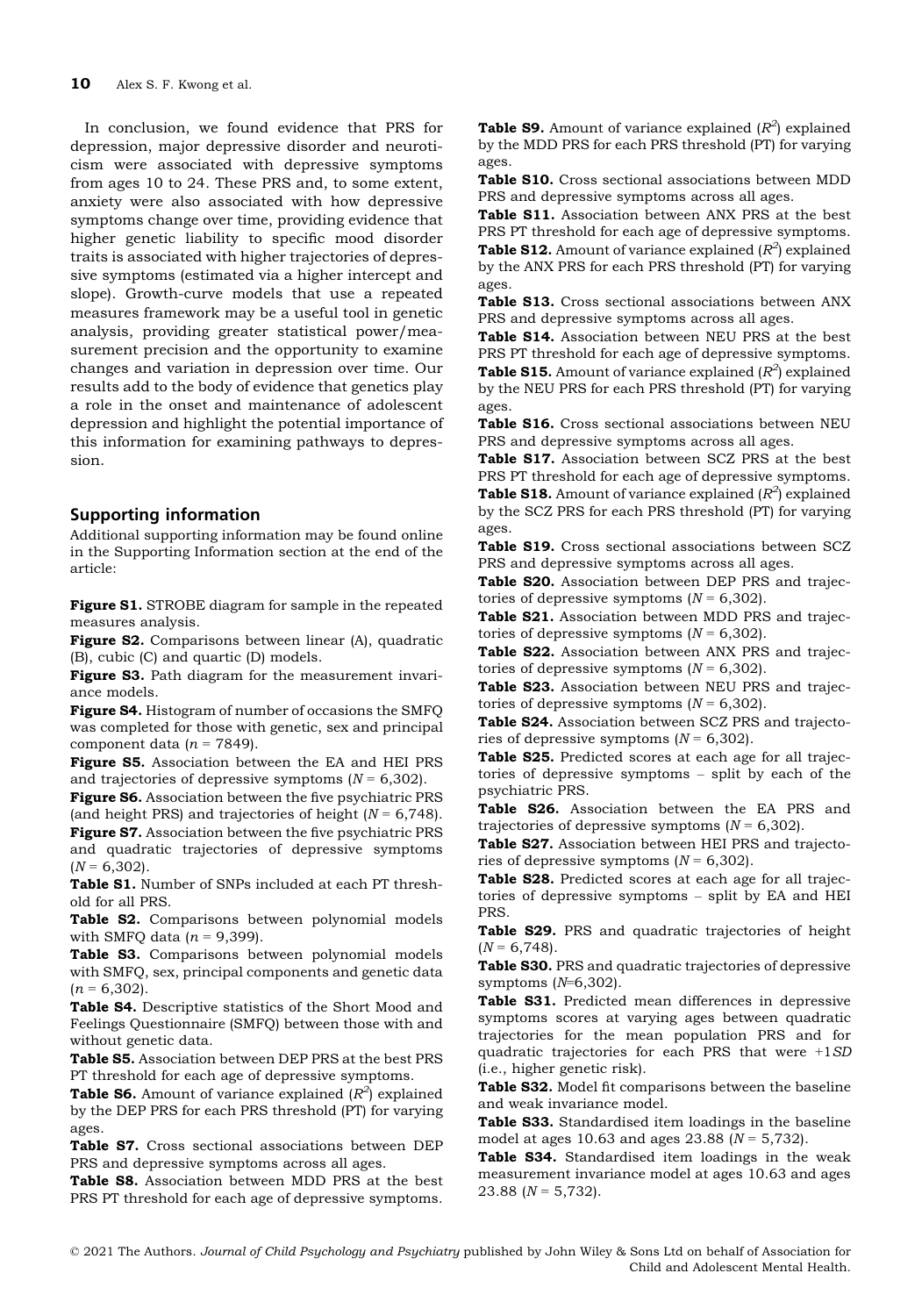Table S35. Association between PRS and the number of completed SMFQs  $(n = 7,849)$ .

#### Acknowledgements

The UK Medical Research Council and Wellcome (Grant Ref: 217065/Z/19/Z) and the University of Bristol provide core support for ALSPAC. A comprehensive list of grant funding is available on the ALSPAC website. This research was specifically funded by Wellcome (08426812/Z/07/Z), Wellcome and the MRC (076467/Z/05/Z; 092731; 092731; 092731), the MRC (MR/M006727/1), NIH (PD301198-SC101645) and the European Research Council under the European Union's Seventh Framework Programme (grant FP/ 2007-2013). European Research Council Grant Agreements (grants 758813; MHINT) support A.S.F.K. and R.M.P. A.S.F.K. is funded by an Economics and Social Research Council (ESRC) Postdoctoral Fellowship (ES/ V011650/1). The E.S.R.C. support T.T.M. via a

Postdoctoral Fellowship (ES/S011021/1]. E.S. works in a unit that receives funding from the University of Bristol and the UK Medical Research Council (MC\_UU\_12013/1). The authors are extremely grateful to all the families who took part in this study, the midwives for their help in recruiting them, and the whole ALSPAC team, which includes interviewers, computer and laboratory technicians, clerical workers, research scientists, volunteers, managers, receptionists and nurses. Part of these data was collected using REDCap; see the REDCap website for details [\(https://](https://projectredcap.org/resources/citations/) [projectredcap.org/resources/citations/\)](https://projectredcap.org/resources/citations/). The authors have declared that they have no competing or potential conflicts of interest.

#### Correspondence

Alex S. F. Kwong, MRC Integrative Epidemiology Unit, University of Bristol, Oakfield Grove, Oakfield House, Bristol BS8 2BN, UK; Email: Alex.Kwong@Bristol.ac.uk

## Key Points

- Adolescent depression shows a strong heritable component, but it is unclear how genetic risk scores play a role in the development and maintenance of depression across adolescence and beyond.
- The present study used a longitudinal design to examine the impact of five psychiatric polygenic risk scores on depressive symptoms across nine occasions and then on trajectories of depressive symptoms in over 6,000 individuals. We also sought to test whether using a repeated measures framework could provide additional insights beyond tradition cross-sectional methods.
- We found that individuals with greater genetic risk scores for depression, major depressive disorder and neuroticism were associated with higher depressive symptoms across development and with more severe trajectories of depressive symptoms across adolescence and young adulthood. Evidence was less clear for anxiety and schizophrenia genetic risk scores.
- Our study highlights the role of genetic risk scores in the onset and maintenance of depressive symptoms across development. Repeated measures designs may provide further insight into the relationship between genetics and psychiatric outcomes.

#### References

- Angold, A., Costello, E.J., Messer, S.C., & Pickles, A. (1995). Development of a short questionnaire for use in epidemiological studies of depression in children and adolescents. International Journal of Methods in Psychiatric Research, 5, 237–249.
- Bergen, S.E., Gardner, C.O., & Kendler, K.S. (2007). Agerelated changes in heritability of behavioral phenotypes over adolescence and young adulthood: a meta-analysis. Twin Research and Human Genetics, 10, 423–433.
- Bigdeli, T.B., Ripke, S., Peterson, R.E., Trzaskowski, M., Bacanu, S.-A., Abdellaoui, A., ... & Kendler, K.S. (2017). Genetic effects influencing risk for major depressive disorder in China and Europe. Translational Psychiatry, 7, e1074.
- Blakemore, S.J. (2008). The social brain in adolescence. Nature Reviews Neuroscience, 9, 267–277.
- Boyd, A., Golding, J., Macleod, J., Lawlor, D.A., Fraser, A., Henderson, J., ... & Davey Smith, G. (2013). Cohort Profile: The 'children of the 90s'–the index offspring of the Avon Longitudinal Study of Parents and Children. International Journal of Epidemiology, 42, 111–127.
- Cheesman, R., Major Depressive Disorder Working Group of the Psychiatric Genomics, C., Purves, K.L., Pingault, J.B.,

Breen, G., Rijsdij, K.F., ... & Eley, T.C. (2018). Extracting stability increases the SNP heritability of emotional problems in young people. Translational Psychiatry, 8, 223.

- Choi, S.W., & O'Reilly, P.F. (2019). PRSice-2: Polygenic Risk Score software for biobank-scale data. Gigascience, 8, 82.
- Copeland, W.E., Shanahan, L., Costello, J., & Angold, A. (2009). Childhood and adolescent psychiatric disorders as predictors of young adult disorders. Archives of General Psychiatry, 66, 746–772.
- Copeland, W.E., Wolke, D., Shanahan, L., & Costello, E.J. (2015). Adult functional outcomes of common childhood psychiatric problems: A prospective, Longitudinal Study. JAMA Psychiatry, 72, 892–899.
- Curran, P.J., & Hussong, A.M. (2003). The use of latent trajectory models in psychopathology research. Journal of Abnormal Psychology, 112, 526–544.
- Edwards, A.C., Joinson, C., Dick, D.M., Kendler, K.S., Macleod, J., Munafo, M., ... & Heron, J. (2014). The association between depressive symptoms from early to late adolescence and later use and harmful use of alcohol. European Child and Adolescent Psychiatry, 23, 1219–1230.
- Fergusson, D.M., Boden, J.M., & Horwood, J. (2007). Recurrence of major depression in adolescence and early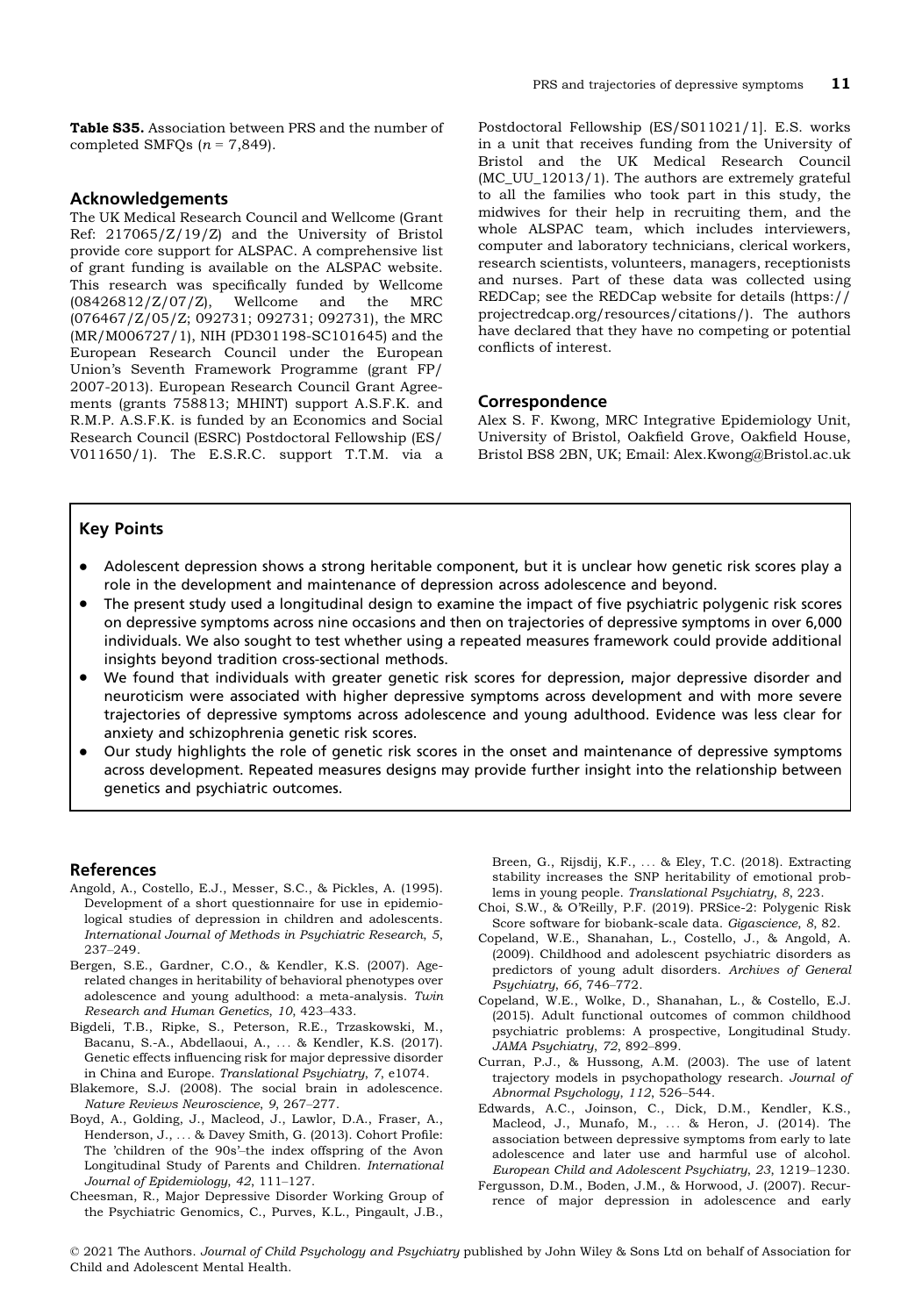adulthood, and later mental health, educational and economic outcomes. British Journal of Psychiatry, 191, 335– 342.

- Flint, J., & Kendler, K.S. (2014). The genetics of major depression. Neuron, 81, 484–503.
- Fraser, A., Macdonald-Wallis, C., Tilling, K., Boyd, A., Golding, J., Davey Smith, G., ... & Lawlor, D.A. (2013). Cohort Profile: The Avon Longitudinal Study of Parents and Children: ALSPAC mothers cohort. International Journal of Epidemiology, 42, 97–110.
- Glowinksi, A.L., Madden, P.A.F., Bucholz, K.K., Lynskey, M.T., & Heath, A.C. (2003). Genetic epidemiology of self-reported lifetime DSM-IV major depressive disorder in a populationbased twin sample of female adolescents. Journal of Child Psychology and Psychiatry, 44, 988–996.
- Halldorsdottir, T., Piechaczek, C., Soares de Matos, A.P., Czamara, D., Pehl, V., Wagenbuechler, P., ... & Binder, E.B. (2019). Polygenic risk: Predicting depression outcomes in clinical and epidemiological cohorts of youths. American Journal of Psychiatry, 176, 615–625.
- Hannigan, L.J., Walaker, N., Waszczuk, M.A., McAdams, T.A., & Eley, T.C. (2017). Aetiological influences on stability and change in emotional and behavioural problems across development: A systematic review. Psychopathology Review, 4, 52–108.
- Hatoum, A.S., Rhee, S.H., Corley, R.P., Hewitt, J.K., & Friedman, N.P. (2018). Etiology of stability and growth of internalizing and externalizing behavior problems across childhood and adolescence. Behavior Genetics, 48, 298–314.
- Hedeker, D., & Gibbons, R.D. (2006). Longitudinal data analysis. Hoboken, NJ: John Wiley & Sons Inc.
- Howard, D.M., Adams, M.J., Clarke, T.-K., Hafferty, J.D., Gibson, J., Shirali, M., ... & McIntosh, A.M. (2019). Genomewide meta-analysis of depression identifies 102 independent variants and highlights the importance of the prefrontal brain regions. Nature Neuroscience, 22, 343–352.
- Howard, D.M., Adams, M.J., Shirali, M., Clarke, T.-K., Marioni, R.E., Davies, G., ... & McIntosh, A.M. (2018). Genome-wide association study of depression phenotypes in UK Biobank identifies variants in excitatory synaptic pathways. Nature Communications, 9, 1470.
- Jaffee, S.R., & Price, T.S. (2012). The implications of genotypeenvironment correlation for establishing causal processes in psychopathology. Development and Psychopathology, 24, 1253–1264.
- Jami, E.S., Hammerschlag, A.R., Ip, H.F., Allegrini, A.G., Benyamin, B., Border, R., ... & Middeldorp, C.M. (2020). Genome-wide association meta-analysis of childhood and adolescent internalising symptoms. medRxiv. 5026. <https://doi.org/10.1101/2020.09.11.20175026>
- Kessler, R.C., Avenevoli, S., & Merikangas, K.R. (2001). Mood disorders in children and adolescents: An epidemiologic perspective. Biological Psychiatry, 49, 1002–1014.
- Kessler, R.C., Berglund, P., Demler, O., Jin, R., Merikangas, K.R., & Walters, E.E. (2005). Lifetime prevalence and age-ofonset distributions of DSM-IV disorders in the National Comorbidity Survey Replication. Archives of General Psychiatry, 62, 593.
- Khera, A.V., Chaffin, M., Wade, K.H., Zahid, S., Brancale, J., Xia, R., ... & Kathiresan, S. (2019). Polygenic prediction of weight and obesity trajectories from birth to adulthood. Cell, 177, 587–596.e9.
- Kwong, A.S.F. (2019). Examining the longitudinal nature of depressive symptoms in the Avon Longitudinal Study of Parents and Children (ALSPAC). Wellcome Open Research, 4, 126.
- Kwong, A.S.F., López-López, J.A., Hammerton, G., Manley, D., Timpson, N.J., Leckie, G., & Pearson, R.M. (2019). Genetic and environmental risk factors associated with trajectories of depressive symptoms from adolescence to young adulthood. JAMA Network Open, 2, e196587.
- Kwong, A.S.F., Maddalena, J.M., Croft, J., Heron, J., & Leckie, G. (2019). Childhood trauma and trajectories of depressive symptoms across adolescence. medRxiv, 19002519.
- Kwong, A.S.F., Manley, D., Timpson, N.J., Pearson, R.M., Heron, J., Sallis, H., ... & Leckie, G. (2019). Identifying critical points of trajectories of depressive symptoms from childhood to young adulthood. Journal of Youth and Adolescence, 48, 815–827.
- Leckie, G., & Charlton, C. (2013). runmlwin: A Program to Run the MLwiN Multilvel Modeling Software from within Stata. Journal of Statistical Software, 52(11), 1–40. [https://doi.](https://doi.org/10.18637/jss.v052.i11) [org/10.18637/jss.v052.i11](https://doi.org/10.18637/jss.v052.i11)
- López-López, J.A., Kwong, A.S.F., Washbrook, E., Pearson, R.M., Tilling, K., Fazel, M.S., ... & Hammerton, G. (2019). Trajectories of depressive symptoms and adult educational and employment outcomes. BJPsych Open, 6, e6.
- Lubke, G.H., Miller, P.J., Verhulst, B., Bartels, M., van Beijsterveldt, T., Willemsen, G., ... & Middeldorp, C.M. (2016). A powerful phenotype for gene-finding studies derived from trajectory analyses of symptoms of anxiety and depression between age seven and 18. American Journal of Medical Genetics. Part B, Neuropsychiatric Genetics, 171, 948–957.
- Luciano, M., Hagenaars, S.P., Davies, G., Hill, W.D., Clarke, T.-K., Shirali, M., ... & Deary, I.J. (2018). Association analysis in over 329,000 individuals identifies 116 independent variants influencing neuroticism. Nature Genetics, 50, 6–11.
- Malhi, G.S., & Mann, J.J. (2018). Depression. Lancet, 392, 2299–2312.
- Martin, A.R., Daly, M.J., Robinson, E.B., Hyman, S.E., & Neale, B.M. (2018). Predicting polygenic risk of psychiatric disorders. Biological Psychiatry, 86, 97–109.
- Morris, T.T., Davies, N.M., & Davey Smith, G. (2020). Can education be personalised using pupils' genetic data? Elife, 9, 49962.
- Mostafavi, H., Harpak, A., Conley, D.C., Pritchard, J.K., & Przeworski, M. (2019). Variable prediction accuracy of polygenic scores within an ancestry group. bioRxiv. <https://www.biorxiv.org/content/10.1101/629949v1>
- Mullins, N., & Lewis, C.M. (2017). Genetics of depression: Progress at last. Current Psychiatry Reports, 19, 43.
- Nagel, M., Watanabe, K., Stringer, S., Posthuma, D., & van der Sluis, S. (2018). Item-level analyses reveal genetic heterogeneity in neuroticism. Nature Communications, 9, 905.
- Nivard, M.G., Dolan, C.V., Kendler, K.S., Kan, K.-J., Willemsen, G., van Beijsterveldt, C.E.M., ... & Boomsma, D.I. (2015). Stability in symptoms of anxiety and depression as a function of genotype and environment: a longitudinal twin study from ages 3 to 63 years. Psychological Medicine, 45, 1039–1049.
- Northstone, K., Lewcock, M., Groom, A., Boyd, A., Macleod, J., Timpson, N., & Wells, N. (2019). The Avon Longitudinal Study of Parents and Children (ALSPAC): an update on the enrolled sample of index children in 2019. Wellcome Open Research, 4, 51.
- Paternoster, L., Howe, L.D., Tilling, K., Weedon, M.N., Freathy, R.M., Frayling, T.M., ... & Lawlor, D.A. (2011). Adult height variants affect birth length and growth rate in children. Human Molecular Genetics, 20, 4069–4075.
- Paus, T., Keshavan, M., & Giedd, J.N. (2008). Why do many psychiatric disorders emerge during adolescence? Nature Reviews Neurosciene, 9, 947–957.
- Purves, K.L., Coleman, J.R.I., Meier, S.M., Rayner, C., Davis, K.A.S., Cheesman, R., ... & Eley, T.C. (2020). A major role for common genetic variation in anxiety disorders. Molecular Psychiatry, 25, 3292–3303.
- Raudenbush, S.W., & Bryk, A.S. (2002). Hierarchical linear models: Applications and data analysis methods (2nd edn.). Thousand Oaks, CA: Sage.